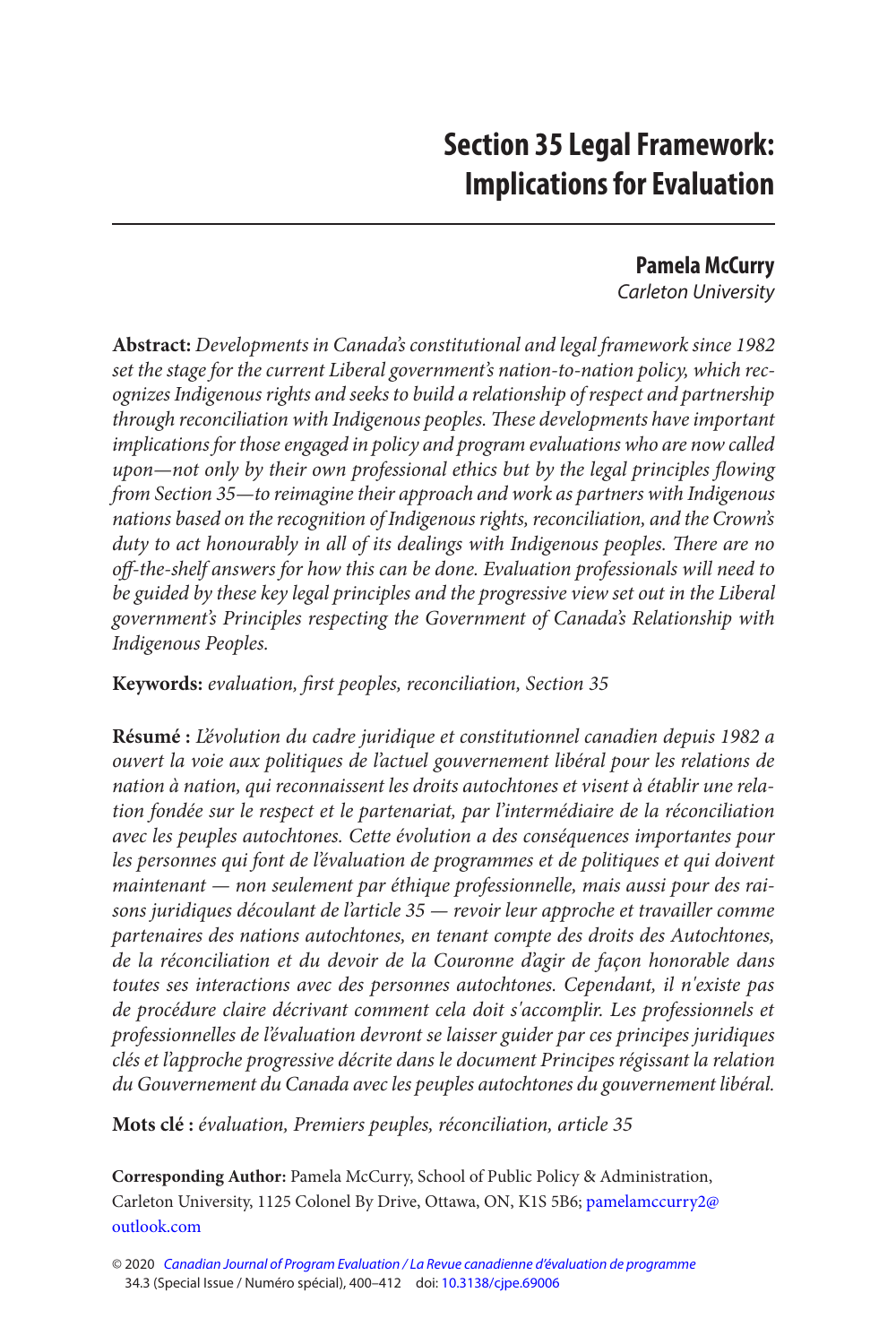<span id="page-1-0"></span>Canada's Indigenous peoples are distinct peoples. They were here first, and they lived in communities/nations that governed their own people, their lands, and their resources according to their own cultural norms and legal traditions. The colonial objective was to take that power away, and, in practical terms and over time, it succeeded. But the 1982 introduction of Section 35 in Canada's Constitution acknowledged that underlying Indigenous rights were not extinguished. Over the intervening 40 years, the Courts have filled a policy vacuum by giving meaning to Indigenous rights and constructing the essential scaffolding upon which the Crown's relationship with Canada's Indigenous people rests. The current Liberal government's nation-to-nation policy position is built on that and is informed by The Royal Commission on Aboriginal Peoples ([RCAP, 1996](#page-12-0)), the United Nations Declaration on the Rights of Indigenous Peoples (UN Office of the [High Commissioner for Human Rights \[UNOHCHR\], 2013\)](#page-12-0), and the Truth and Reconciliation Commission Report (TRC, 2016). It represents a transformational shift from policy "denial" to clear "recognition" of Indigenous rights, including the right to self-determination, and a focus on building a relationship of respect and partnership through ongoing reconciliation. This is a significant transition that has important implications for those engaged in policy and program evaluations.

# **FROM SHARED POWER TO CROWN CONTROL AND BACK TO SHARED POWER: FROM TREATIES TO S. 91(24) TO THE PROMISE OF S.35**

By the time Canada's Constitution came into force in 1867, the Crown - Indigenous relationship had already evolved from one of recognition and "peace and friendship" to one marked by efforts to transfer Indigenous rights and power to the Crown through land cession and other means targeted at undermining Indigenous cultures and societies. The journey from the Royal Proclamation, 1763 (which recognized that Indigenous peoples had occupied land prior to European contact and committed to achieving the cession of that land through treaties) to the pre-Confederation treaties, including the Peace and Friendship treaties signed in the Atlantic colonies, the Robinson-Huron treaties, and early land cession treaties in what is now Ontario, showed that colonialist interests had shifted. In the early years, alliances with Indigenous peoples were needed to ensure settler survival. As time passed and focus turned toward settler migration to the west, the primary objective was to ensure the availability of land. The treaties signed between 1871 and 1923 operated to reduce the land base held by Indigenous peoples. Control over "Indians" and their lands was seen as a matter related to Canada's "nation building," and, through Section 91(24), the federal government obtained jurisdiction over "Indians and lands reserved for Indians."

Initially, the jurisprudence took a very narrow view of Indigenous rights. The earliest interpretation of the Royal Proclamation of 1763 was that Aboriginal title was a "personal and usufructory right," which acted as a burden on the Crown's underlying title. The source of Indigenous rights was the Crown's sovereignty. In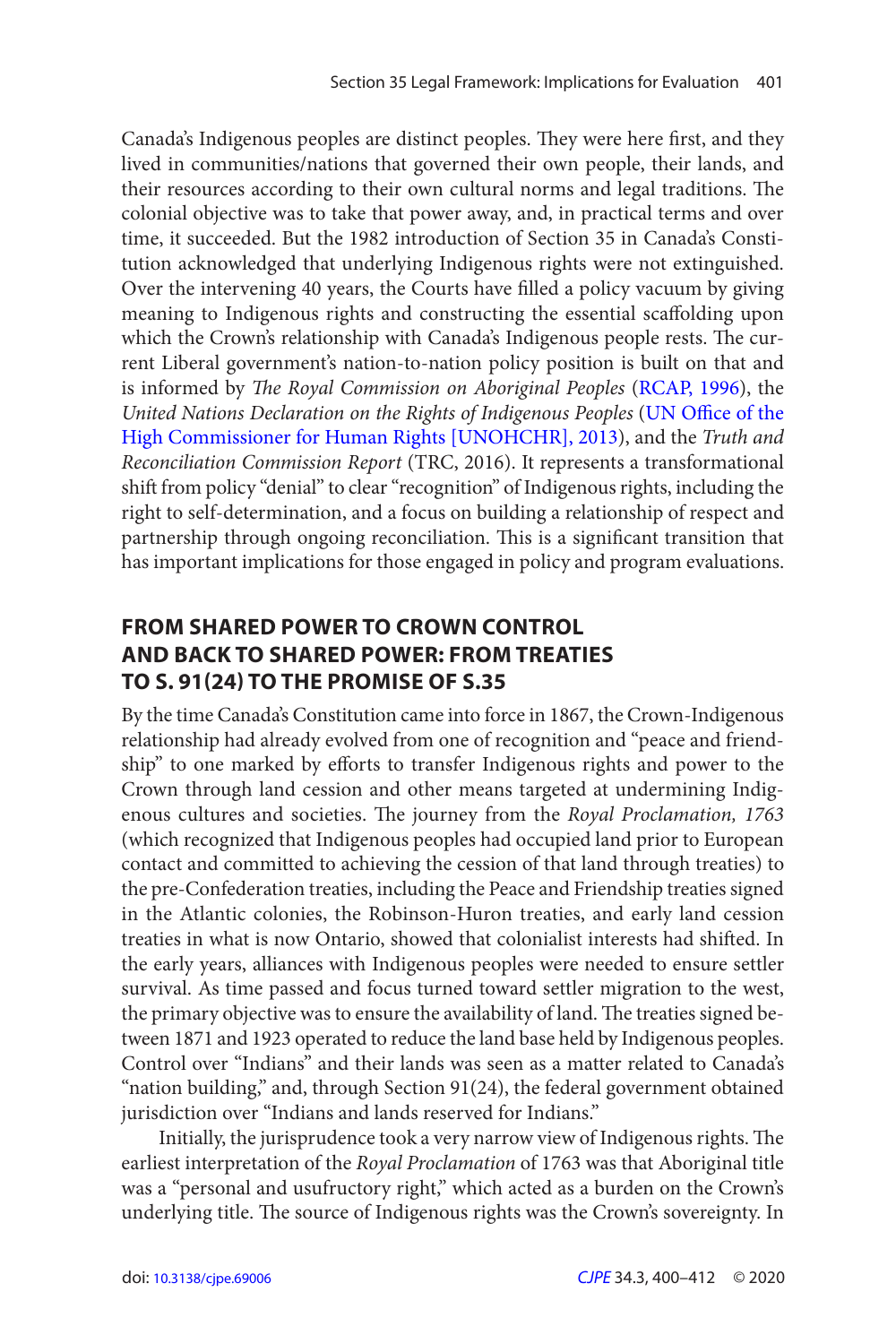<span id="page-2-0"></span>other words, those rights existed at the Crown's discretion (St. Catharines Milling and Lumber Company v. The Queen, 1888).

Under the authority of s. 91(24), the federal government enacted the Indian Act, which created a "wardship" system, controlling the lives of Indigenous peoples from cradle to grave. It created the land reserve system and related band system, dictating the features of governance and controlling all aspects of Indigenous societies, from membership to movement and beyond. While traditional Indigenous governments were not expressly abolished, those who continued to exercise their inherent right to self-government often did so covertly ([Centre for](#page-11-0) [First Nations Governance, 2011](#page-11-0)). There was a prohibition against pursuing land claims, and Indigenous social and spiritual practices were outlawed until the 1950 ([Centre for First Nations Governance, 2011](#page-11-0)). Residential Schools, which operated from the 1800s through to the mid-1990s, were created with the express purpose of taking the Indian out of the child.

 The Crown's predisposition to interpreting claimed rights in line with its own interests and legal construct largely denied the Indigenous point of view. Cumulatively and over time, these attitudes and practices buttressed Crown control and manifested a colonialist view that led to the widespread marginalization of Indigenous peoples.

But Indigenous peoples did not give up on their rights, cultures, and nations. Largely as a result of their unrelenting commitment and mobilization, we have observed a mix of significant policy and jurisprudential developments occurring over the last half of the twentieth century and into the twenty-first that have dramatically changed how their place in the country is regarded by Canadians.

## A modern legal framework: Section 35

By 1970, Indigenous peoples were energized by their effective opposition to the federal government's 1969 White Paper (which called for the repeal of the Indian Act and a strategy of assimilation) and by their success in establishing Indigenous title as a legal right to land, not having as its source Crown sovereignty but preexisting it<sup>1</sup> (Calder v. British Columbia (Attorney General), 1973). Indigenous leaders secured the inclusion of Section 35 in the 1982 amendments to the Constitution, which was a critical turning point in Canadian history, although not obvious at the time.

Section 35 (1) reads, "The existing Aboriginal and treaty rights of the Aboriginal peoples of Canada are hereby recognized and affirmed."<sup>2</sup> This wording is broad, and it was to be the work of Constitutional conferences to settle its meaning. Unfortunately, those conferences failed to close the deep and wide gap between the differing perspectives held by the Indigenous and non-Indigenous negotiators. Indigenous leaders regarded s. 35(1) as a "full box" of rights that would be used to redefine their place in Canada. Non-Indigenous leaders saw it as an "empty box," more symbolism than substance, changing nothing.

Indigenous peoples returned to the courts, and the courts responded in an iterative but highly significant way, creating a constitutional legal framework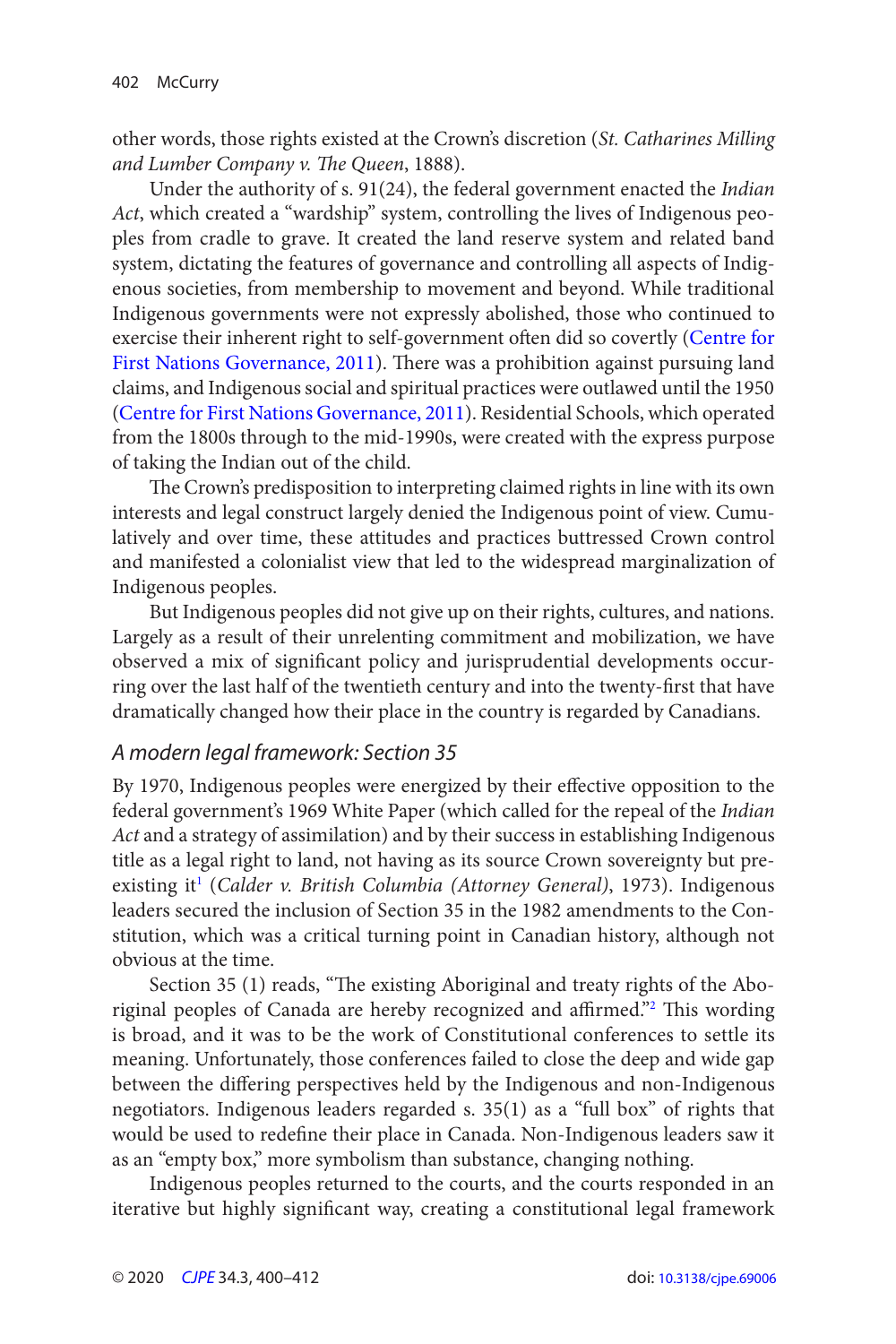<span id="page-3-0"></span>based on s. 35 that has fundamentally redefined the Crown's relationship with Indigenous peoples. It is a framework that will continue to evolve over time but, at its core, recognizes that Indigenous peoples have collective rights derived from their ancestors' presence prior to the assertion of Crown sovereignty and that those rights include the inherent right to govern themselves in relation to those rights (R. v. Van der Peet, 1996; Delgamuukw v. British Columbia, 1997; Tsilhqot'in Nation v. British Columbia, 2014). It recognizes that the inclusion of s. 35 in the Constitution represented "the culmination of a long and difficult struggle in both the political forum and the courts for the constitutional recognition of Aboriginal rights …." Also, it is guided by s. 35's "call for a just settlement for Indigenous peoples, one that renounces the old rules of the game under which the Crown wielded absolute power to its own advantage"<sup>3</sup> (R. v. Sparrow, 1990).

Time and again, the Supreme Court has returned to the core objective of Section 35 both as a means of grounding the interpretation of Indigenous rights and as a means of guiding the conduct of both the Crown and Indigenous peoples within the special relationship they share under the Constitution. The "fundamental objective of the modern law of Aboriginal and treaty rights is the reconciliation of Aboriginal peoples and non-Aboriginal peoples and their respective claims, interests and ambitions." It "provides the constitutional framework through which the fact that Aboriginal peoples lived on the land in distinctive societies, with their own practices, customs and traditions is acknowledged and reconciled with the sovereignty of the Crown" (R. v.Van der Peet, 1996).

 The court has advanced this core objective of reconciliation by adopting a progressive vision: it calls for a "purposive analysis" of Section 35(1) to be applied, having regard to a set of general principles that the Court has developed over time and used to characterize the legal relationship between the Crown and Indigenous peoples. The starting point is that the relationship is a fiduciary one. The Court has said that foundational finding demands that a generous and liberal interpretation be given in favour of Indigenous peoples, with any ambiguity as to the scope and definition of s. 35 being resolved in favour of them  $(R. v. Van der Peet, 1996)$ .

In line with that, when Indigenous rights are assessed based on the tests the courts have developed<sup>[4](#page-10-0)</sup> (Delgamuuk v. British Columbia, 1997; R. v. Van der Peet, 1996 ), they can be regarded as occupying a place along a spectrum of rights, from Aboriginal title at one end to rights that are not necessarily connected to the land. And they must be understood using an approach that is culturally inclusive. For example, in the case of Aboriginal title, the Court has said that occupation can be proved by physical presence and Aboriginal law and needs to be evaluated in accordance with the way of life of the people in question (Delgamuukw v. British Columbia, 1997). The approach must take into account the dual perspectives of the Aboriginal group in question (i.e., its laws, practices, size, technological ability) and common-law notions such as, in the case of land and title, possession as a basis for recognition (Tsilhqot'in Nation v. British Columbia, 2014). In support of this balanced approach to the analysis, the Courts have expanded the legal rules of evidence not only to accept the oral histories of Indigenous societies but also to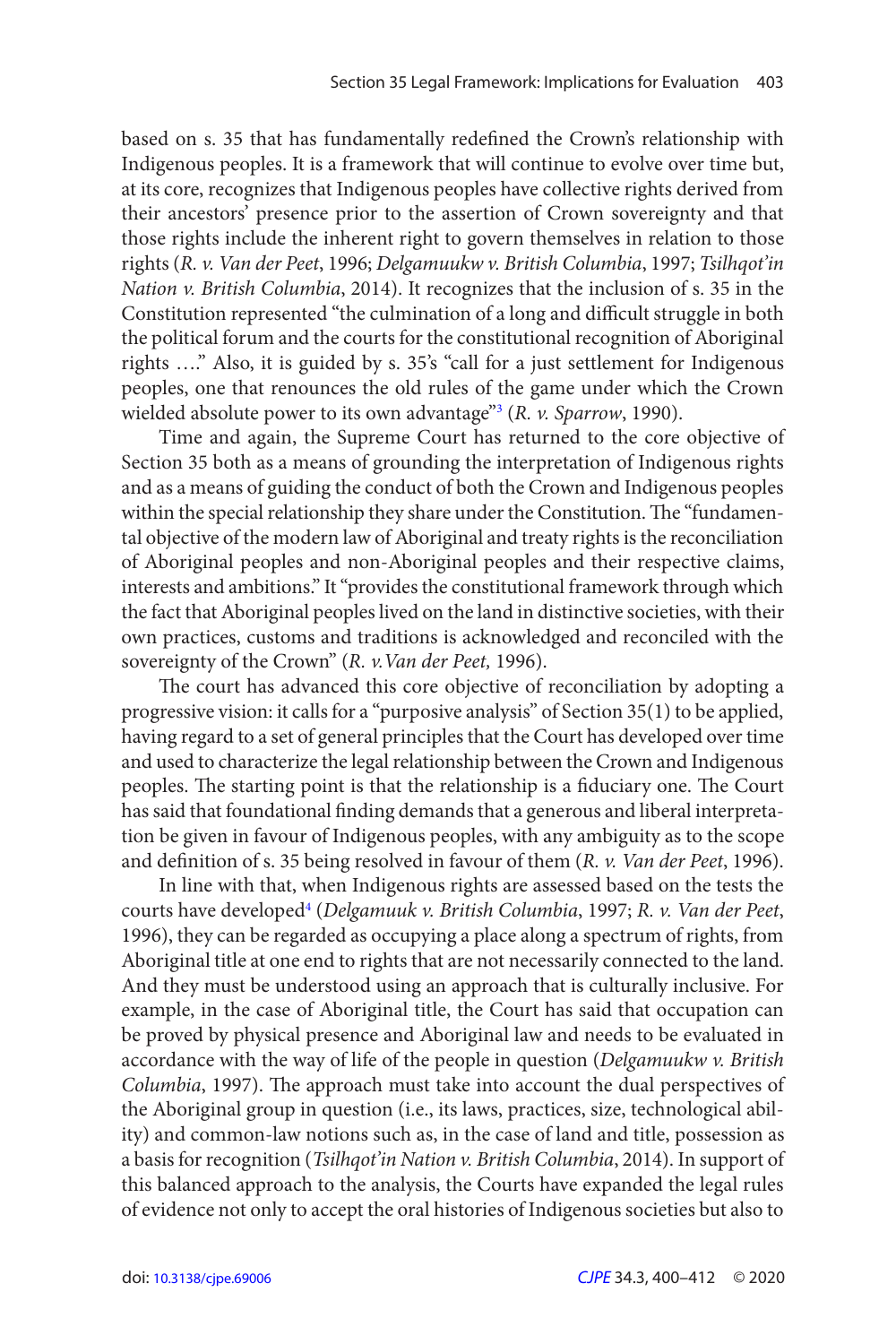<span id="page-4-0"></span>place them on an equal footing with other forms of evidence the courts are more accustomed to (Delgamuukw v. British Columbia, 1997). The critical point is that in getting to recognition of a particular Aboriginal right, both sides' views must be respected, as expressed through their own means.

 The process of reconciliation begins with this act of recognition that rights exist and continues throughout the relationship. Inherent in the principle of reconciliation is the notion that no rights are absolute.<sup>5</sup> Thus, at its core, reconciliation demands a principled approach to balancing the rights and interests of Indigenous peoples with the broader Canadian community ( Delgamuukw v. British Columbia, 1997, p. 161). Grounded in the fiduciary nature of the relationship, a principled approach to reconciliation means that proposed limits on Indigenous rights must meet a "justification" test. The Crown must demonstrate that the action it proposes to take is "in furtherance of a compelling and substantive objective" and that infringement of the Indigenous right is consistent with the special fiduciary relationship between the Crown and Indigenous peoples (Delgamuukw v. British Columbia, 1997, pp. 161-168). As part of that, the Crown must minimize the impairment of the right and, importantly, consult with the Indigenous group to obtain its perspective. Consistent with the fiduciary relationship, the Crown is held to the standard of acting honourably in this exercise—and in all of its dealings—in order to achieve the reconciliation of pre-existing Indigenous societies with the sovereignty of the Crown.

 The court's commitment to the purposes of s. 35 and this principled standard of conduct has been tested, particularly in the regulatory context, by governments that, still influenced by pre-Section 35 norms, have often taken a technocratic and minimalist rather than progressive or purposive approach to their dealings with Indigenous peoples. The courts have responded with increasingly clear direction.

For example, in its 2004 decision in Haida (Haida Nation v. British Columbia (Minister of Forests), 2004) the Supreme Court articulated the principle of the honour of the Crown which has emerged as the primary standard for both guiding and assessing Crown conduct in managing its relationships with Indigenous peoples. The Court identified the honour of the Crown, otherwise put, the Crown's responsibility to act honourably, as the source of the duty to consult with Indigenous peoples and to accommodate those rights, where appropriate. The duty arises when the Crown contemplates taking action that may have an impact on claimed Indigenous rights. The practical parameters of the duty to consult and accommodate depends on the strength of the claim and potential impact of Crown actions on it[.6](#page-10-0)

 This was a significant and foundational decision. It introduced the idea of general recognition of Indigenous rights, which do not have to be "proved" or established by a court in order to command acknowledgement and respect. And it gave heft to the Crown's duty to act honourably in all its dealings with Indigenous peoples. That includes a duty to engage respectfully with Indigenous peoples and give full account to their perspectives. This has been the Court's way of saying that it's all about the relationship.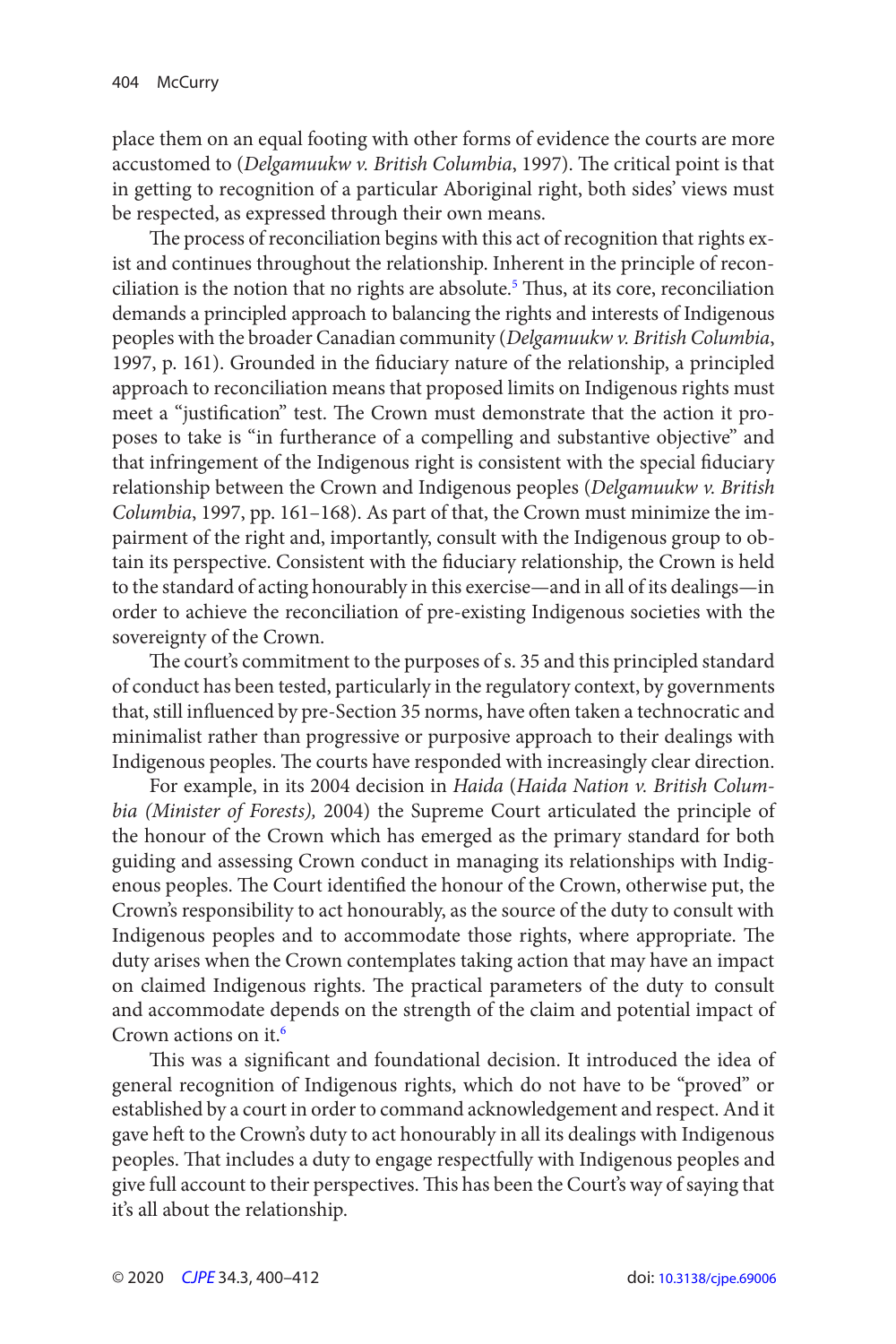<span id="page-5-0"></span>The Court's careful articulation of the principles of reconciliation, the fiduciary relationship, the honour of the Crown, and the duty to consult has provided the Crown and Indigenous peoples with a range of tools to respectfully and constructively manage their relationships. Aligned with that, the Court has repeatedly encouraged principled processes of honourable negotiation over reliance on the courts to resolve differences. It is "only through negotiations with good faith and give and take on all sides, reinforced by the judgments of the court, that we will achieve what is said to be the basic purpose of section 35 (i.e., the reconciliation of the pre-existing Aboriginal societies with the sovereignty of the Crown). Let us face it. We are all here to stay" (Delgamuukw v. British Columbia, 1997, p. 181).

## **THE GOVERNMENT POLICY AGENDA: NATION TO NATION**

 The federal government's nation-to-nation agenda, as expressed in the Principles respecting the Government of Canada's Relationship with Indigenous Peoples ([Min](#page-12-0)[ister of Justice, 2017](#page-12-0)) rests on this legal and constitutional framework. It advances an ambitious and progressive view that is founded on the promise of Section 35 and informed by RCAP, the TRC, and UNDRIP.<sup>7</sup>

Prime Minister Justin Trudeau, saying that the Crown - Indigenous relationship reflects a sacred obligation founded on constitutionally protected Indigenous rights, has called for a renewed nation-to-nation relationship, "based on recog-nition of rights, respect, co-operation, and partnership" ([Trudeau, 2015](#page-12-0)). The Principles say that the promise of s. 35 and UNDRIP's call to respect and promote the inherent rights of Indigenous peoples mean that all governments should "shift their relationships and arrangements with Indigenous peoples so that they are based on recognition and respect for their rights to self-determination, including the inherent right to self-government for Indigenous nations"<sup>8</sup> ([Minister of Jus](#page-12-0)[tice, 2017\)](#page-12-0) (Principle 1). In other words, recognition of these rights is at the heart of reconciliation, and in order to give life to a new post-colonialist relationship we must build new structures and make decisions in new ways. We must move from control to collaboration [\(Webber, 2017](#page-12-0)).

 The principle of reconciliation under Section 35, with its objective of restoring mutually respectful relations between peoples and nations, is large enough to accommodate all of that. In fact, it demands it. And the Court reminds us that what it looks like in practice "must be devised by means that are more participatory, cross-cultural, flexible and varied than are possible in proceeding before the courts"<sup>9</sup> ([Webber, 2017](#page-12-0)). What we are looking for is institutional mechanisms that are accepted as legitimate by all constituent groups and are capable of working together<sup>[10](#page-11-0)</sup> ([Webber, 2017](#page-12-0)). Both Indigenous nations and governments must work at this across the range of their many interactions.

## **MAKING THE NATION-TO-NATION RELATIONSHIP A REALITY**

Progress toward turning the "nation-to-nation" vision into a reality remains slow and tentative because many of the key structural impediments, including biases,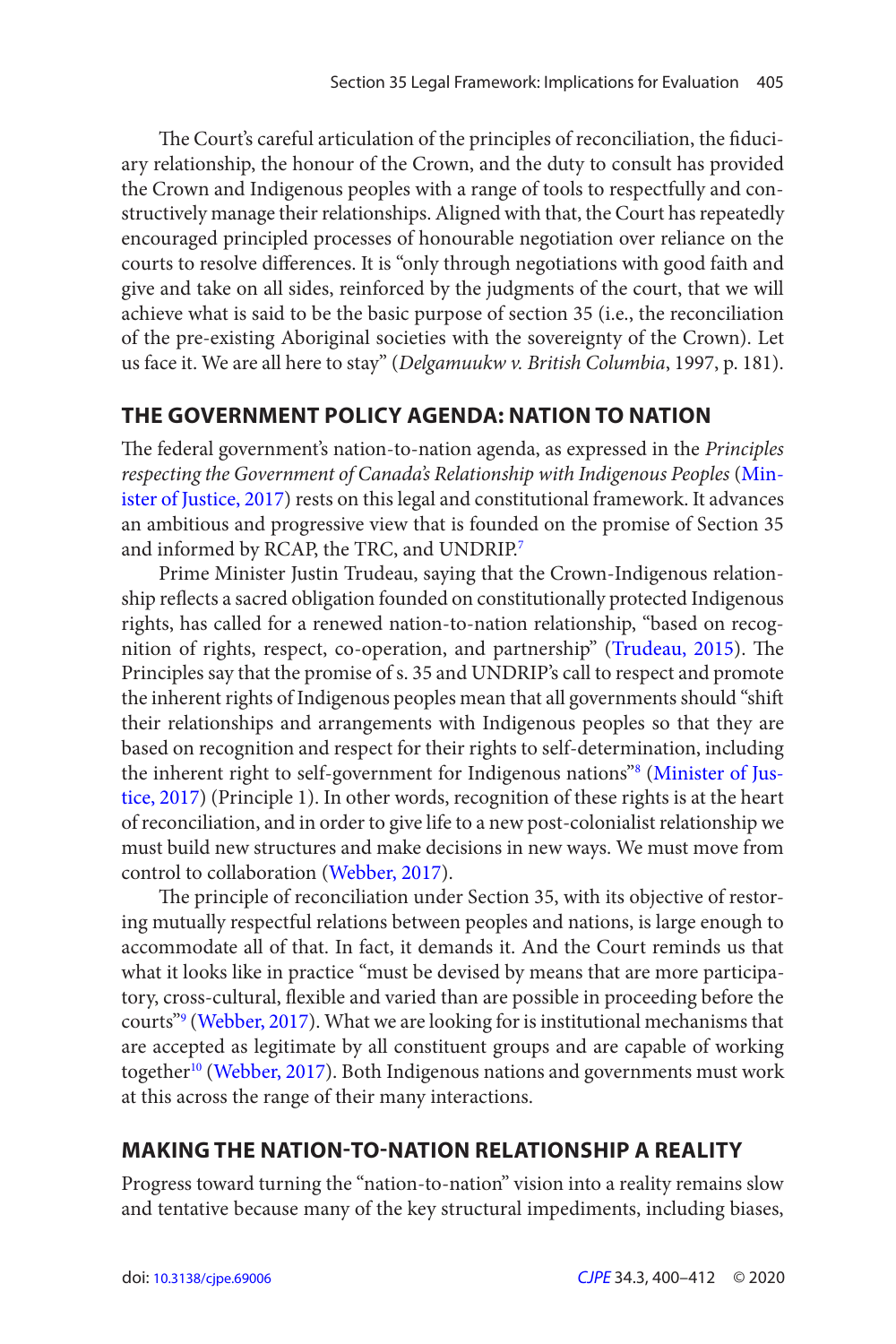<span id="page-6-0"></span>have remained intact. Nonetheless, the steps the federal government has taken may be seen as progress toward establishing the conditions within which Indigenous peoples can resituate themselves by rebuilding their nations and reassuming their role as full partners in the country's constitutional order. A critical next step will involve Indigenous leaders and the federal government working together, on a nation-to-nation basis, to develop shared understandings of what Indigenous "self-government," "nationhood," and "co-existing sovereignties" mean. It is through this collaborative effort that the terms upon which—and the institutional arrangements through which—ongoing nation-to-nation relationships can be developed and maintained. Evaluation professionals should be both keen observers of and participants in these efforts, which will necessarily reshape and enrich both their work processes and the value of their contributions to making the nationto-nation relationship a reality. Along the way, Canada's constitutional framework will continue to evolve as the courts are called upon to provide further guidance.

For their part, Indigenous leaders will necessarily lead the work of nation building. Stephen Cornell, a specialist in political economy and cultural sociology and co-founder of the Harvard Project on American Indian Economic Development, has spent decades working closely with Indigenous nations and organizations in the United States, Canada, Australia, and New Zealand, on governance, economic development, and tribal policy issues to help them do just that. [Cornell](#page-11-0)  (2008) encourages Indigenous leaders to dedicate themselves to rebuilding the fundamentals, that is, identifying their citizenry, developing independent governments and independent economic institutions, and securing territory and sources of revenue. He underscores the magnitude of the challenge that Indigenous leaders face in this work, acknowledging that they will have to look after present social, economic, cultural, and other needs of their people (for example, housing, education, social services, water) while building toward a future in which their nation's relationships with other orders of government are put on a fundamentally different footing.

 This is highly complex work that engages challenges on three broad fronts: political, fiscal, and administrative. For example, while the legal and constitutional framework is in place, the political challenges Indigenous leaders face are both internal to the community (e.g., community readiness, will and resilience, confidence and trust) and external (securing willing and committed partners in other orders of government). The fiscal challenges include breaking out of structural obstacles in the existing model and finding sources of funding for rebuilding governance, while constructing new fiscal relationships with other orders of government. And the administrative challenges are equally fundamental and daunting. Indigenous leaders must realign their nation's administration and help it develop the new tools needed to support and implement new models and political directions.

Cornell (2018) argues that at the core of this nation rebuilding is the task of building good governance (i.e., how the community organizes itself to pursue its own objectives, through "sustained, effective, organized action today"). He describes three major elements that should be dealt with by communities as priorities.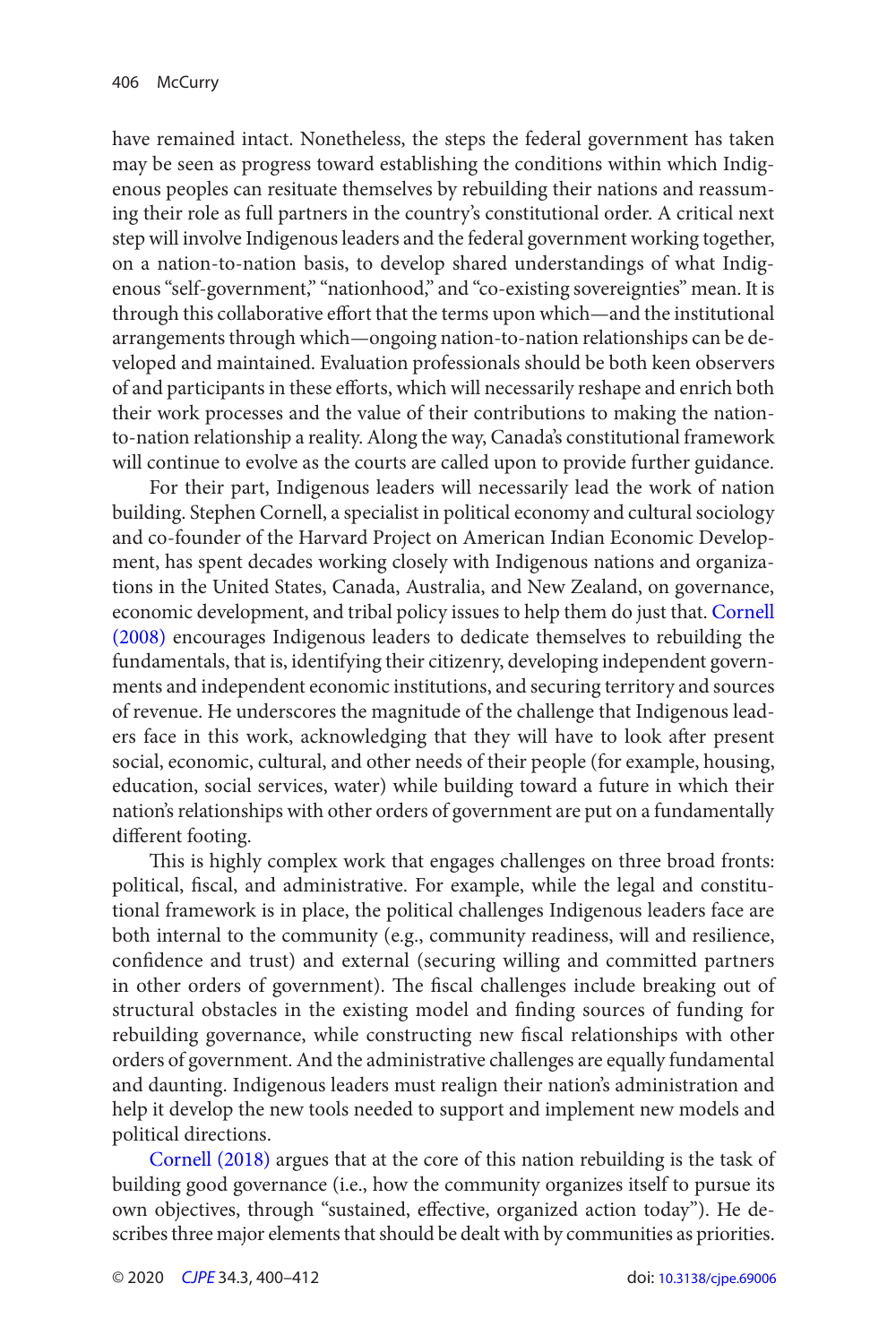<span id="page-7-0"></span>First, the community should identify its core principles (i.e., the fundamental understandings of the community that come out of its own experience and culture that reflect what the community is about, what its purposes are, the basis of authority in the community, and the appropriate organizational use of that authority). And it should define what the community is trying to protect, change, and achieve. It should then use those core principles to guide the building of practical, effective mechanisms and robust tools (such as written constitutions, designated offices, laws, and the mechanisms for enforcing those laws), agreements with other governments, and a range of other practical tools , including evaluation , that will form the machinery that gets things done on a daily basis.

Second, the community must build a bureaucratic administration that is grounded in sound management practices and is capable of supporting political decision making, implementing government direction across a range of sectors, and, in line with its values, evaluating progress.

 Third, the community must build new relationship mechanisms with other orders of government. With the assumption of jurisdiction in place, these will be the mechanisms through which Indigenous nations can negotiate the spheres within which they will operate, and related issues of subsidiarity, and the support they need to manage a broad range of social needs while sorting out critical issues of lands, resources, and fiscal arrangements on both a transitional and ongoing basis.<sup>[11](#page-11-0)</sup> These will also be the mechanisms through which Indigenous governments working collaboratively with other orders of government can evaluate the success of their efforts.

Similarly, guided by the legal and constitutional principles that are part of what is required by Section 35, recognition of rights, reconciliation, and the duty to act honourably, and in line with the commitments articulated in the Principles respecting the Government of Canada's Relationship with Indigenous Peoples, the federal government will need to strengthen its own capacity to respect and accommodate Indigenous nations' core principles, constitutions and laws, agreements, and other tools; adjust its own bureaucratic administration; and be a willing and committed partner in the co-development of mechanisms that will effectively support the nation-to-nation relationship in both the immediate and long terms.

## **WHAT DOES THIS MEAN FOR POLICY AND PROGRAM EVALUATION?**

 The evaluation function is part of the apparatus through which non-Indigenous governments engage with Indigenous peoples. While there is a notable and developing history of Indigenous evaluation professionals who continue to engage effectively with Indigenous communities, in general, relationships have suffered from the same structural impediments and pre-Section 35 biases that have slowed the country's progress toward making the nation to nation vision overall. But that must change. The legal and constitutional framework developed by the courts since the introduction of s. 35 of the Constitution makes it clear that non-Indigenous governments must work as partners with Indigenous nations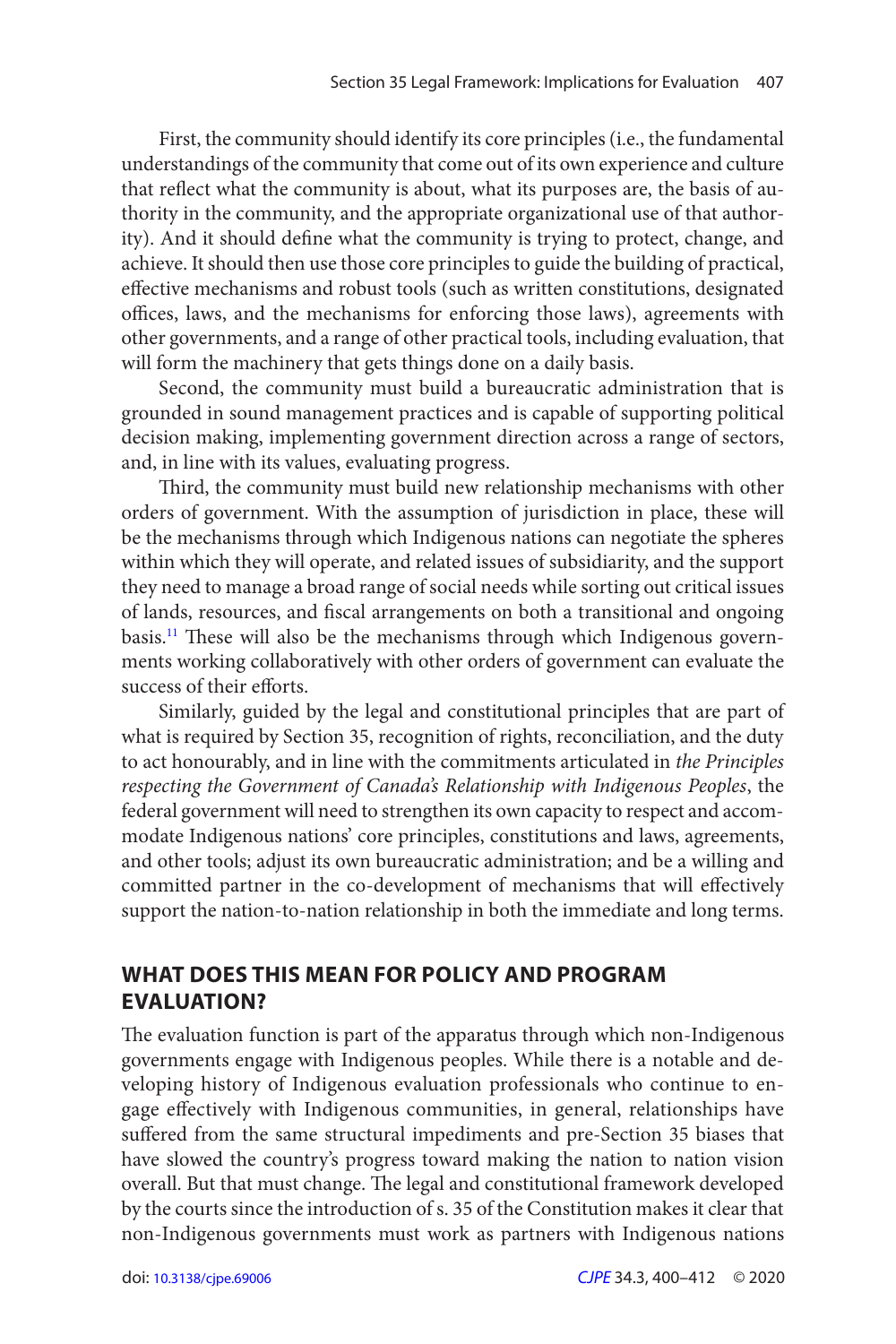<span id="page-8-0"></span>based on recognition of Indigenous rights, reconciliation, and the Crown's duty to act honourably in all of its dealings with Indigenous peoples. If the evaluation function is to remain truly effective in supporting both non-Indigenous and Indigenous governments in working together on the basis of these constitutional principles, evaluations professionals must find ways of reflecting those principles in their work as well. The question is, however, how the field can move forward to accomplish this. How will it change the approach to evaluation in practical terms?

To begin, and at the broadest level, evaluation professionals may wish to consider three questions. First, in light of the Section 35 legal framework, how can evaluation models accommodate the fact of co-existing sovereignties? How will objectives be articulated, and responsibilities and accountabilities sorted out? Second, what is important to an Indigenous nation as a measure of success may be different from what is important to another order of government. The same may be true of what is considered "valid evidence," including questions of what knowledge can and should be gathered, and how it should be gathered and communicated. What steps can be taken to ensure that evaluation models respectfully and substantively reflect Indigenous cultures, traditions, and laws? And finally, how can evaluation professionals develop a strategy that will help them do their jobs through what will, inevitably, be a long transition period as Indigenous nations rebuild? How can these professionals prepare themselves to respond to the variety of forms that nation building will take and the varying timelines within which it will occur?

Unfortunately, there are no clear, cookie-cutter or "off-the-shelf" answers or evaluation models to offer. The nation-to-nation agenda is transformative and without precedent. It is about decolonization and making self-determination and self-government for Indigenous peoples real in the twenty-first century. It is "a project of disorder," not mild adjustment ([Cram, 2018](#page-12-0)), and it is—at its very core—a project of co-creation with non-Indigenous and Indigenous governments working together. It is thus inherently difficult, and it will take time.

Evaluation professionals can prepare themselves to support the nation-tonation agenda by looking to the key legal principles flowing from Section 35 and the progressive view of those principles set out in the government's Principles respecting the Government of Canada's Relationship with Indigenous Peoples to be both their guide and their "minimum standard"<sup>[12](#page-11-0)</sup> for evaluations. This will require a fundamental re-think of the purely accountability-focused purposes of governmental evaluations that extend from funding agreements.

It begins by recognizing Indigenous rights, including the rights to selfgovernment and self-determination. This calls for a critical and profound shift in thinking and an acceptance that, in Canada, pre-existing Indigenous sovereignty and Canadian sovereignty must find ways of co-existing ([Webber, 2017](#page-12-0)). Evaluation professionals could then work toward building new relationships and new evaluation models that rest on that foundational reality. For example, advancing the principle of reconciliation would mean committing to deep collaboration that begins with understanding and sharing a commitment to Indigenous objectives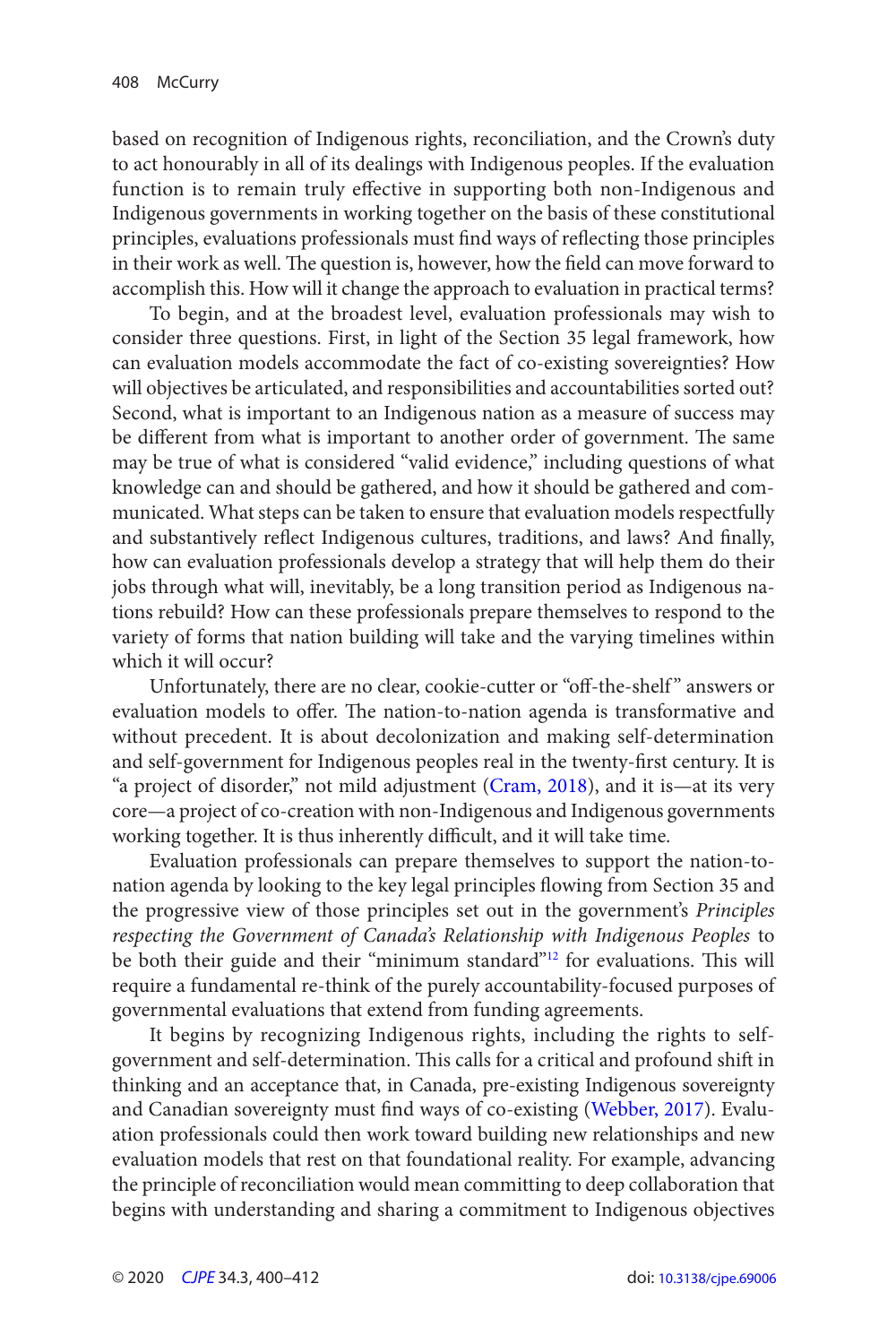<span id="page-9-0"></span>and continues through a willingness to share knowledge and co-build new frames and tools. Part of acting honourably would mean being transparent about government's expectations and interests and working with Indigenous nations toward a balanced approach that takes both Indigenous and non-Indigenous interests and values into account. It would mean ensuring that evaluation conceptual frameworks/inquiry paradigms are open to the Indigenous worldview, using Indigenous ontological frameworks as guiding evaluation practices. And it would mean demonstrating commitment to realizing the vision of self-determination and self-government by working to strengthen Indigenous capacity.

Taken cumulatively, this goes well beyond thinking about the "cultural responsiveness of methodology." Just as Section 35 and the "nation-to-nation" agenda call for a complete reframing of the government's historic colonialist relationship with Indigenous peoples [\(Webber, 2017](#page-12-0)), so also do they call for a complete reframing of the knowledge and methods used in evaluations ([Bow](#page-11-0)[man & Dodge-Francis, 2017](#page-11-0)).

Bowman's CRIE model (Culturally Responsive Indigenous Evaluation) offers a picture of what the desired "blended" approach might look like. The model sets out the "Western" or non-Indigenous paradigm for what evaluations look like (strength, skills, and capacities; challenges and barriers; gaps and needs; solutions and strategies). It sets out an Indigenous paradigm (relations and community building; using your teachings; humility and balance; visioning and pathfinding). And then it offers what could result by bringing the elements of the two paradigms together into a "blended" or balanced approach. The blended elements would be the following: building community through shared strengths and a strengthsbased approach; using challenges as opportunities to use teachings; addressing needs and gaps by humbly asking for help and restoring balance; and using experiential knowledge to develop evidence-based solutions for a future vision ([Bowman & Dodge-Francis, 2017](#page-11-0)).

## **DEMONSTRATING LEADERSHIP**

 The recognition of Indigenous communities as self-governing nations, enjoying sovereignty within the Canadian constitutional order, means that the nations will determine their own objectives and the means for achieving those objectives and will be accountable for achieving related results. That is the transformation that Indigenous communities want: decolonization, self-determination, and selfgovernment. Although they will continue to work with other orders of government as partners, the instruments and mechanisms employed will necessarily be adjusted over time in order to accommodate the shared power that will characterize the ongoing reconciliation of Canada's co-existing sovereignties.

Bowman argues that "evaluation should be a tool of transformation, improvement and empowerment" ([Bowman & Dodge-Francis, 2017](#page-11-0)). But existing evaluation tools have been externally imposed and do not reflect the worldviews, values, and goals of Indigenous peoples. Decolonizing the relationship with Indigenous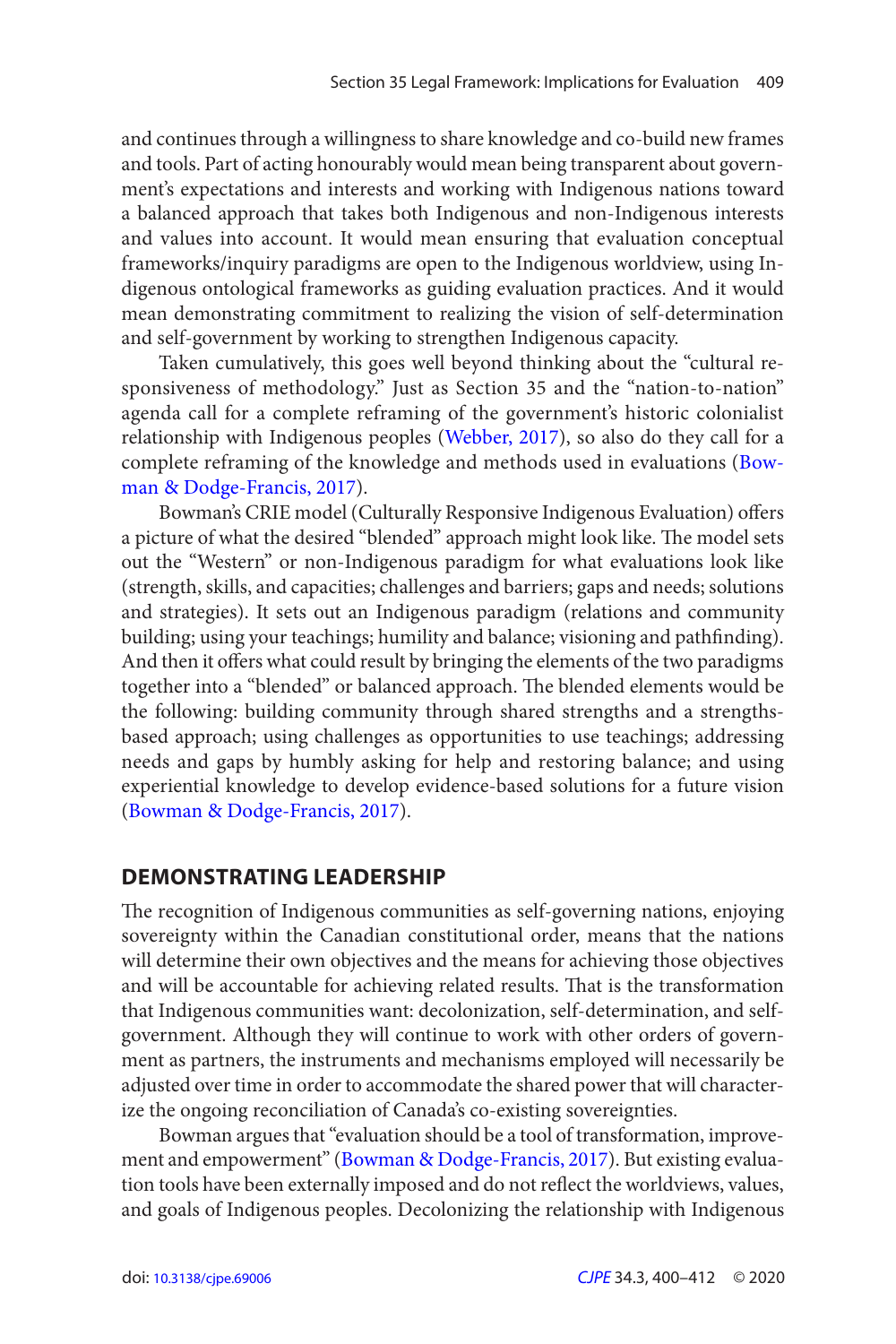<span id="page-10-0"></span>people will require decolonizing evaluation models and frameworks. It is about moving from evaluations that are framed and controlled by non-Indigenous governments to evaluations that are characterized by "collaboration, co-design and capacity building toward the central objective of ensuring that Indigenous evaluations are, ultimately, designed and led by Indigenous people" ([Cram, 2018](#page-12-0)).

 The journey will be challenging. Funding governments may at times be intransigent in their focus on their own accountability needs. But the larger constitutional vision for the country is clear, the work is important, and evaluation professionals can welcome this moment of opportunity to support governments in advancing it. Taking that broader view, governments know they need the help. Guided by the legal and constitutional principles of recognition, reconciliation, and the honour of the Crown, as well as by their own professional ethics, evaluation professionals can make an enormous contribution to rebuilding selfdetermining and self-governing Indigenous nations so that those nations can reassume their rightful place in our constitutional order. Achieving that will ensure the survival, dignity, and well-being of Indigenous peoples in Canada (UNOHCHR, 2013).

## **NOTES**

- [1](#page-2-0) In Calder, the Supreme Court of Canada found that Aboriginal rights, and specifically Aboriginal title, existed in Canada before the Royal Proclamation of 1763, were not derived from colonial law, and had not been extinguished by Crown sovereignty. The federal government had had a policy against negotiating land claims since the 1920s but after Calder it introduced the Comprehensive Claims Policy to deal with land claims. It also introduced the Specific Claims Policy to deal with disputes over land issues and treaty implementation.
- [2](#page-2-0) Part 2 of the Constitution Act, 1982, Schedule B to the Canada Act, 1982 (UK), c.11. Section 35(2) of the Act defines "Aboriginal peoples" as including Inuit and Métis.
- [3](#page-3-0) In Sparrow, making the point that the Crown controlled all the conditions within which Aboriginal rights and interests are judged, the Court noted that the Crown "established courts of law and then denied those courts the authority to question sovereign claims by the Crown."
- 4 The test for Aboriginal title is evidence that the land was exclusively occupied at the time of the Crown's assertion of sovereignty (Delgamuukw v. British Columbia, 1997). The test for Aboriginal rights apart from title is that the particular activity claimed as a right must relate to a practice, custom, or tradition that was integral to the Aboriginal group's distinctive culture prior to contact with the Europeans  $(R. v. Van der Peet, 1996)$ .
- [5](#page-4-0) It is also consistent with the approach taken in the Charter of Rights, where individual rights may be subject to reasonable limits in a free and democratic society. See Section 1.
- $6$  The duty to consult is also a procedural requirement in relation to treaty rights (Mikisew Cree First Nation v. Canada (Minister of Heritage), 2005).
- [7](#page-5-0) RCAP meticulously made the legal and policy case for Indigenous rights to selfgovernment and provided extensive recommendations on how recognizing Indigenous nations as a third order of government could work. UNDRIP identifies the rights of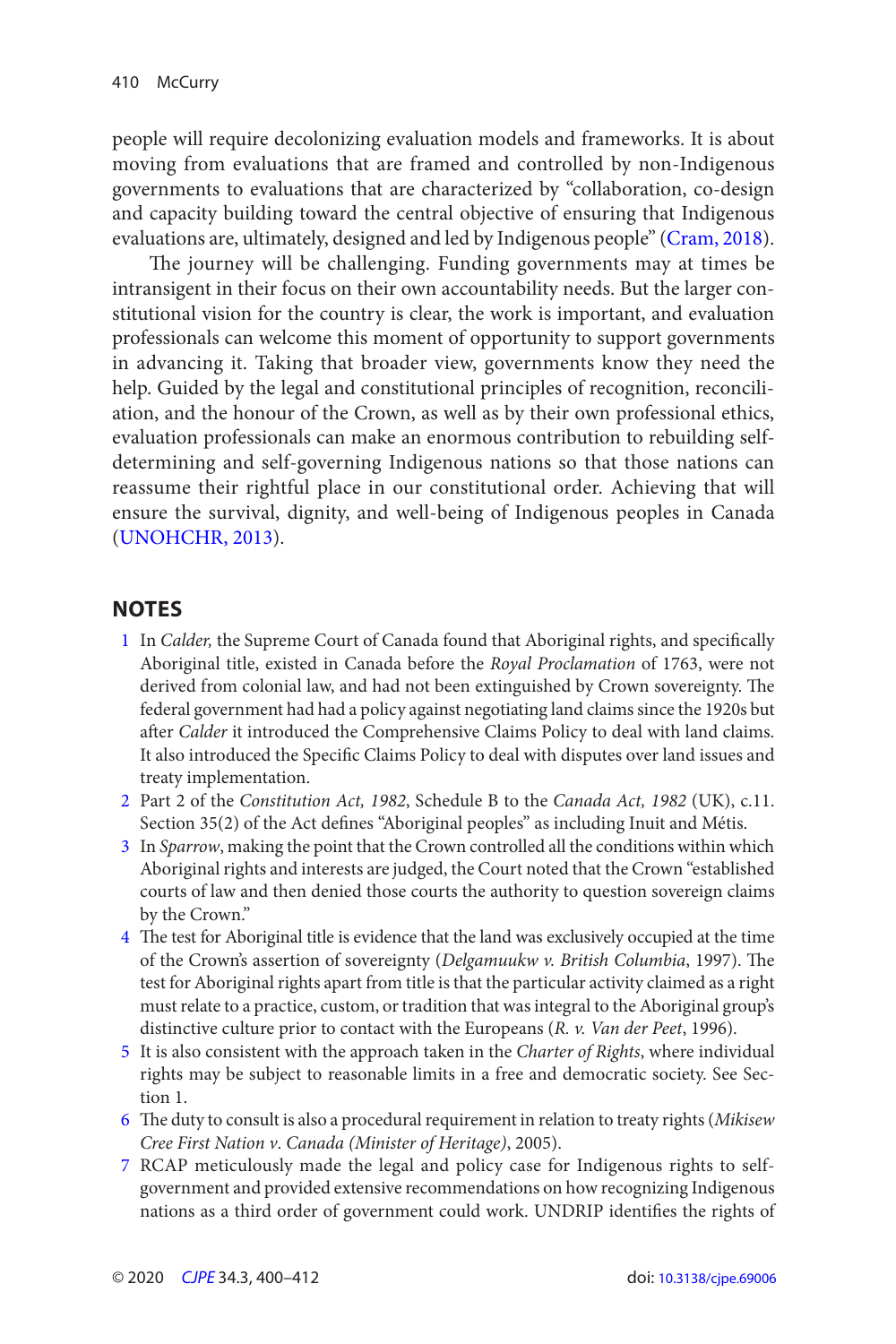<span id="page-11-0"></span>Indigenous peoples to develop and maintain their own political, economic, and social institutions, including juridical systems (Articles 5, 20 and 34), as among the "minimum standards for the survival, dignity, and well being of the Indigenous peoples of the world" (Article 43). The TRC Report, informed by UNDRIP and adopting its human rights frame, effectively argued for self-government on the same basis and reflected that in its 94 Calls to Action.

- [8](#page-5-0)  So far, the Supreme Court has not been faced with a situation that has required it to decide self-government rights, but it is difficult to disagree with those who argue that the Court has implicitly and at a general level recognized the existence of those rights based on its acknowledgement of pre-existing Indigenous societies, cultures, traditions, and laws that help determine the modern existence of other rights that are collective and include control over territory. In fact, the Court has even acknowledged "the preexisting Aboriginal sovereignty, along with Canadian sovereignty, and said that the Aboriginal rights and s. 35 are about the search between societies, each of which is entitled to be included in the Constitutional order" ([Webber, 2017](#page-12-0), p. 289). Nonetheless, the Court has demonstrated characteristic patience in the belief that these questions and other questions between the parties, both large and small, are best sorted out by the parties (governments) through principled negotiation.
- 9 The SCC most recently underscored this view in its December 2017 decision in Nacho Nyak Dun First Nation et al v. Government of the Yukon, [2017] 2 S.C.R. 576, commonly referred to as the "Peel Watershed" case.
- [10](#page-5-0)  One can argue that, although the process has been painfully slow and discontinuous, at some level, competing views of Indigenous self-government have been in "negotiation" since the mid-1990s. Preceding RCAP and the TRC, the Penner Report and Charlottetown Accord both supported the right to self-government for Indigenous peoples. And the federal government's 1995 Inherent Right Policy, a companion piece to the Comprehensive Claims Policy, set out the parameters within which the federal government has been prepared to negotiate terms of self-government with Indigenous communities.
- [11](#page-7-0) The mechanisms should include dispute-resolution mechanisms that will support good relationships and reduce overall reliance on litigation.
- [12](#page-8-0)  A reference to the United Nations Declaration on the Rights of Indigenous Peoples (UNDRIP) Article 43, which highlights the minimum standards required for the survival, dignity, and well-being of the Indigenous peoples of the world.

## **REFERENCES**

- Bowman, N., & Dodge-Francis, C. (2017). Culturally responsive Indigenous evaluation and tribal governments: Understanding the relationship. Asserting tribal sovereignty in evaluation and policy studies. Retrieved from [https://www.ncai.org/policy-research](https://www.ncai.org/policy-research-center/initiatives/tribal-leader-scholar-forum)[center/initiatives/tribal-leader-scholar-forum](https://www.ncai.org/policy-research-center/initiatives/tribal-leader-scholar-forum)
- Calder v. British Columbia (Attorney General). SCR 313 (1973) .
- [Centre for First Nations Governance. \( 2011 \)](#page-2-0). A brief history of our right to self-government: Pre-contact to present. Ottawa, ON: Author.
- Cornell, S. (2008, October 30). Keynote address to British Columbia Treaty Commission Conference. Vancouver, BC: British Columbia Treaty Commission. Retrieved from [http://www.bctreaty.ca/sites/default/fi les/Dr.%20Stephen%20Cornell%20Transcript-](http://www.bctreaty.ca/sites/default/files/Dr.%20Stephen%20Cornell%20Transcript-FINAL.pdf)[FINAL.pdf](http://www.bctreaty.ca/sites/default/files/Dr.%20Stephen%20Cornell%20Transcript-FINAL.pdf)